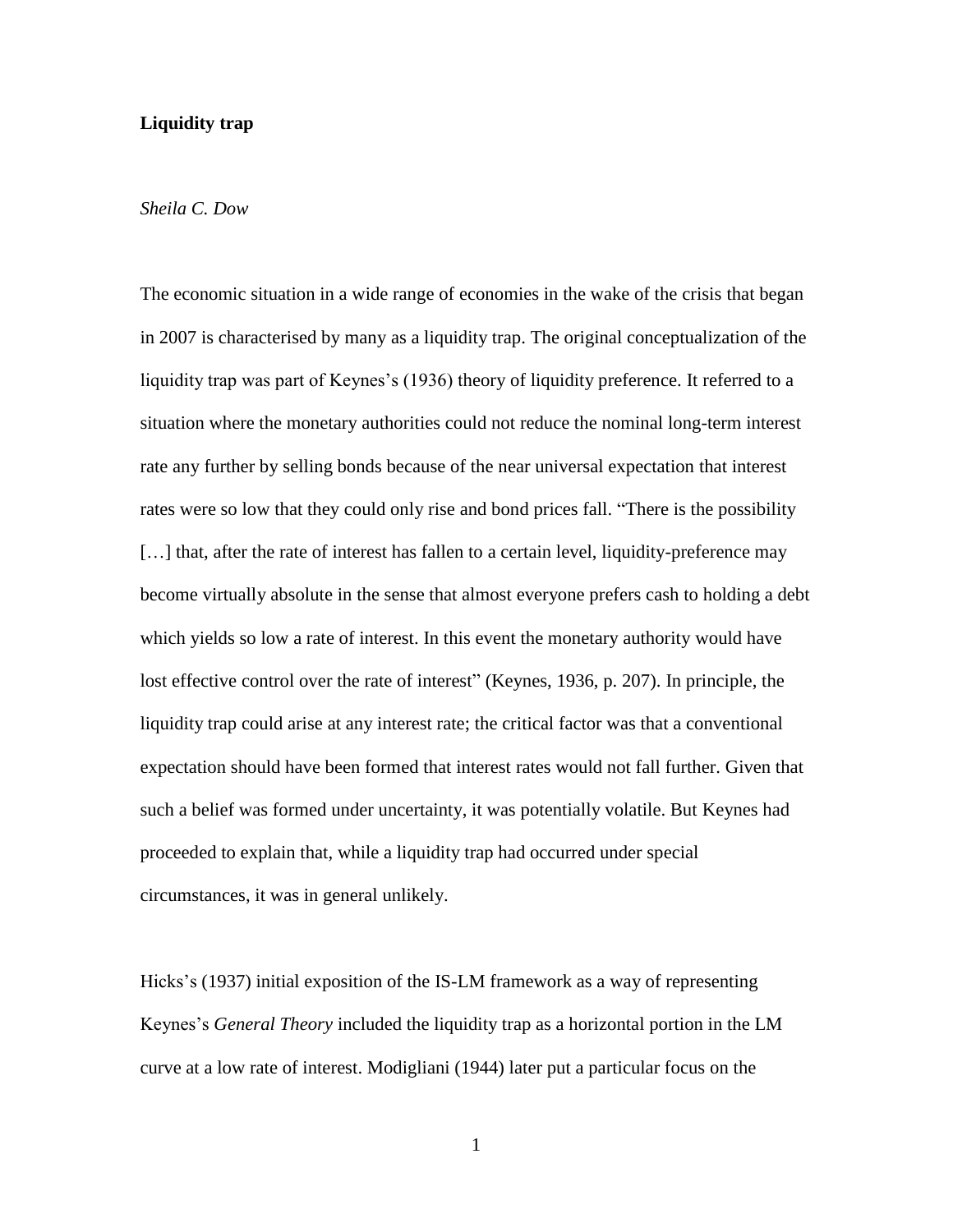liquidity trap as capturing the essence of Keynes's monetary theory which, together with downward stickiness of wages, could account for an unemployment equilibrium as a special case. While the neoclassical synthesis perpetuated this version of Keynes as a special case, fundamentalist Keynesians protested that the IS-LM framework seriously misrepresented Keynes, not least for putting such an undue focus on the liquidity trap rather than the more general issue of liquidity preference under uncertainty.<sup>1</sup> Indeed Hicks (1980-81) himself concluded later that the IS-LM framework had misrepresented Keynes's analysis. The liquidity trap concept thus sank into oblivion.

But the liquidity trap term experienced a resurgence (most commonly associated with Krugman, 1998) when it became a reality in Japan, where monetary policy was unable to lift the economy out of recession. Nominal interest rates had gone to zero, implying that logically (rather than as a matter of expectation) they could really only rise.<sup>2</sup> Now, since the crisis that began in 2007, an additional range of economies (including the United States and much of the euro area) have also been classified as being in a liquidity trap (Krugman, 2013). Interest rates are at historic lows, making it difficult for monetary authorities to reduce long-term interest rates further.

But, as Kregel (2010) argues, the basis for the liquidity trap is being understood, by Krugman and others, not in Keynes's terms, but in loanable-funds/monetarist terms. <sup>3</sup> The concern therefore is that, in a deflationary situation, monetary authorities are unable to

 $\overline{a}$ 

<sup>&</sup>lt;sup>1</sup> See Davidson (1972) for a full account of Keynes's monetary theory (from a fundamentalist Keynesian perspective) in relation to the neoclassical synthesis.

<sup>&</sup>lt;sup>2</sup> In fact in 1998 interest rates in the Japanese interbank market fell below zero.

 $3$  Kregel (2000) explains in further detail the relation between Keynes's theory, Hicks's interpretation and the Fisherian approach that underpins the Krugman-style modern use of the liquidity trap concept.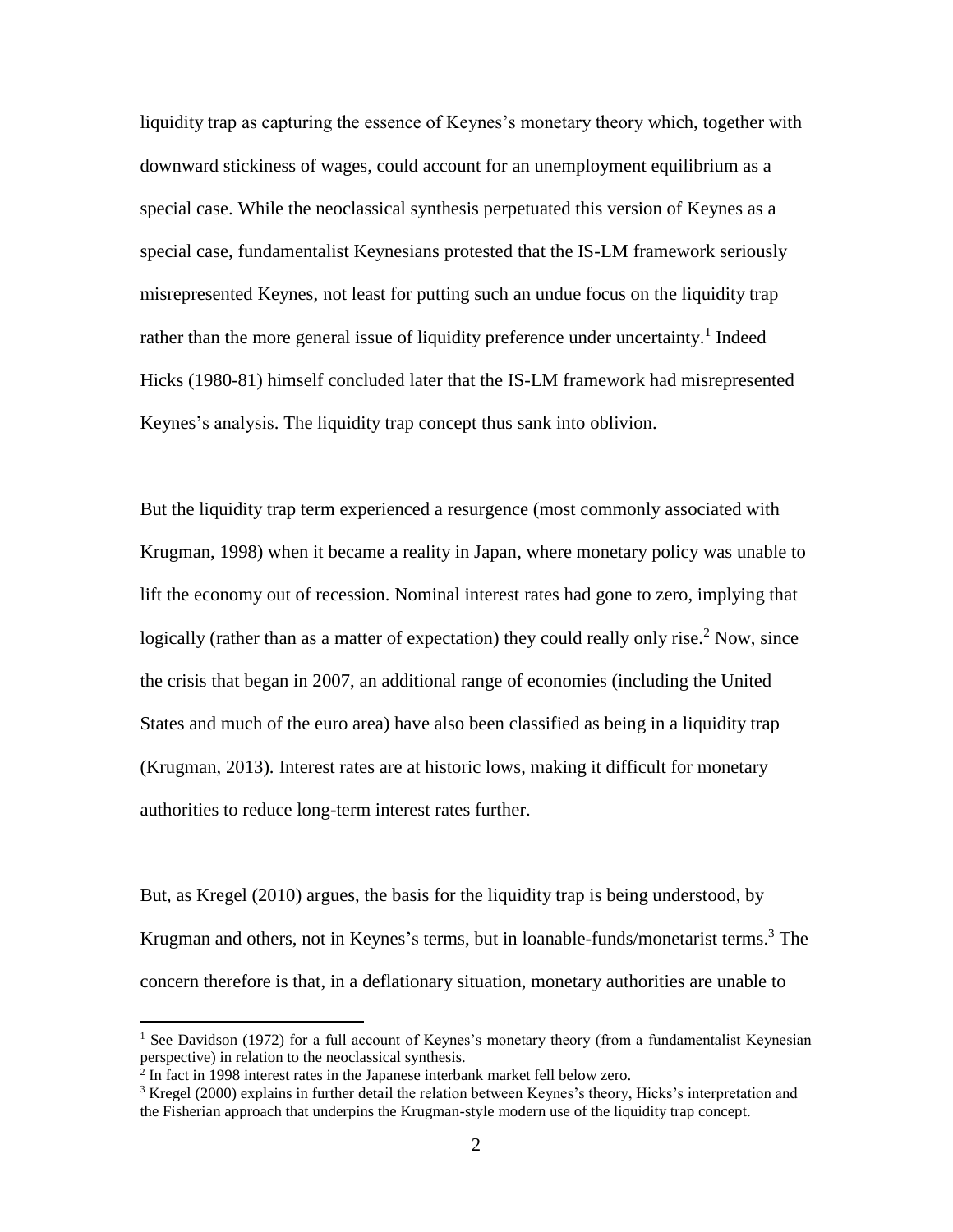reduce the real rate of interest sufficiently for the market in loanable funds when nominal interest rates can fall no further. The only solution then is to engineer expectations of inflation through increases in the money supply. The problem is thus one of the zero lower bound rather than Keynes's liquidity trap, which could occur above that bound. For Keynes the trap was that liquidity would be hoarded until prospects of a real recovery emerged and that monetary policy was powerless to counteract this. Indeed, while the modelling account of the liquidity trap had put the focus on the choice between money and bonds, Keynes's exposition was set within the wider exploration of issues arising from recession explored in the *General Theory*, whereby liquidity preference effectively applied more widely than the money-bonds choice.<sup>4</sup>

It was not just that interest rates can only be expected to rise when they are very low. Keynes specifically expressed concern about "the ability of the monetary authority to establish *any given complex of rates of interest for debts of different terms and risks*" (Keynes, 1936, p. 207, emphasis added). In the aftermath of the banking crisis that began in 2007, while official rates of interest have been kept low, monetary authorities have been unable to control risk premia on such assets as the sovereign debt of some euro area countries and on bank loans to small companies, far less ensure availability. The problem is not just the confident expectations of speculative demand but also the lack of confidence in expectations (and thus in risk assessment) of precautionary demand, which account for the high level of liquidity preference and attitude to different types of debt. The outcome has been pools of liquidity in banks and large non-bank companies, which

 $\overline{a}$ 

<sup>4</sup> See Dow and Dow (1989). This is explained further in Bibow's (2009) exposition of liquidity preference theory in the modern context.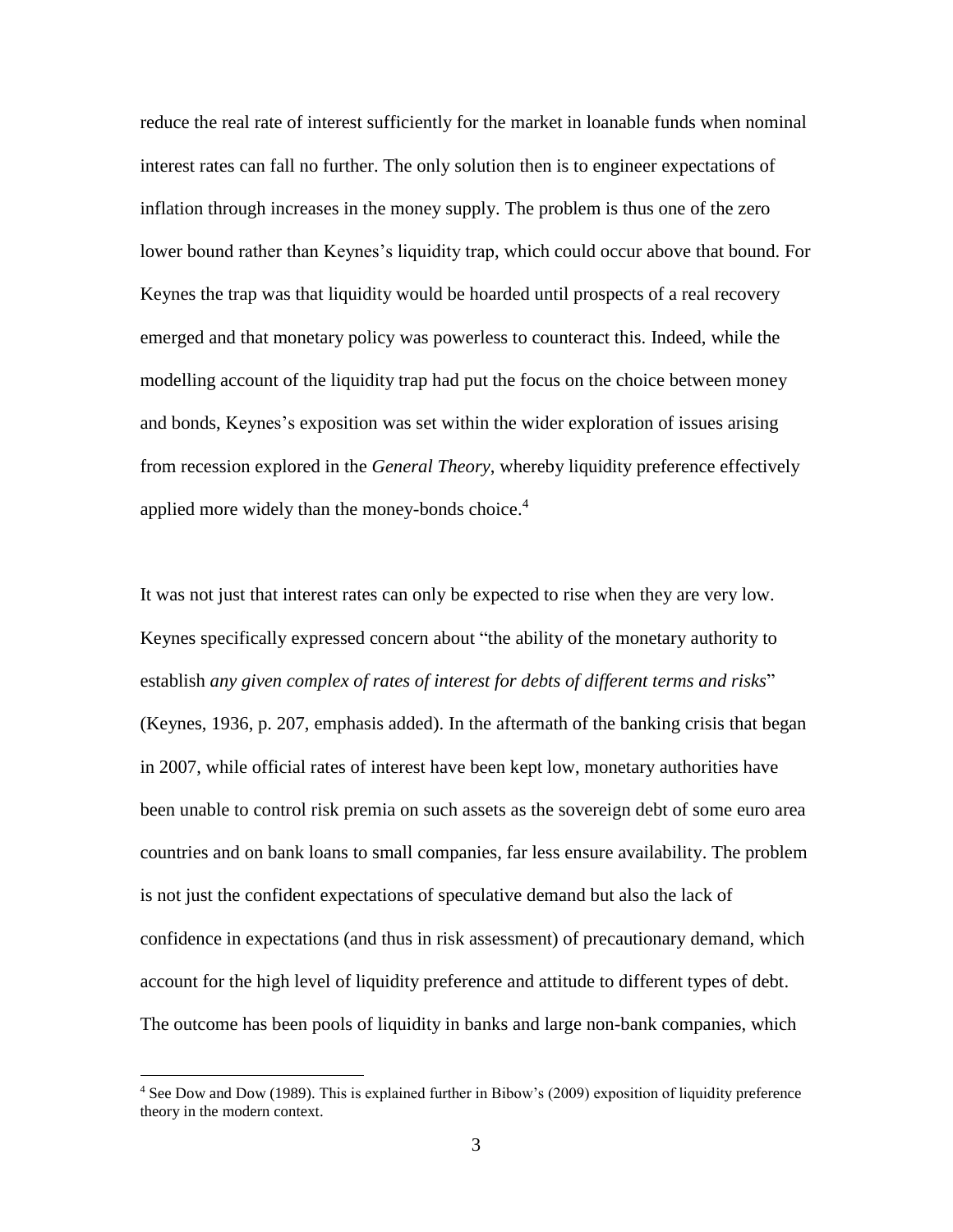are not being released to finance capital investment. The Keynesian solution to the liquidity trap therefore is fiscal policy designed to restore confidence in expectations of a recovery. How is this fiscal push to be financed? In noting the possibility of a liquidity trap, Keynes pointed out that "if such a situation were to arise, it would mean that the public authority itself could borrow through the banking system on an unlimited scale at a nominal rate of interest" (Keynes, 1936, p. 207).<sup>5</sup>

## **REFERENCES**

 $\overline{a}$ 

Bibow, J. (2009), *Keynes on Monetary Policy, Finance and Uncertainty*, London and New York: Routledge.

Davidson, P. (1972), *Money and the Real World*, London: Macmillan.

Dow, A.C. and S.C. Dow (1989), "Endogenous money creation and idle balances", in J Pheby (ed), *New Directions in Post Keynesian Economics*, Aldershot, UK and Brookfield, USA: Edward Elgar, pp. 147–64.

Hicks, J.R. (1937), "Mr. Keynes and the 'Classics': a suggested interpretation", *Econometrica*, **5** (2), pp. 147–59.

Hicks, J.R. (1980–81), "IS–LM: an explanation", *Journal of Post Keynesian Economics*, **3** (2), pp. 139–54.

<sup>5</sup> The term "nominal" is used to here to indicate a low level rather than to distinguish it from "real".